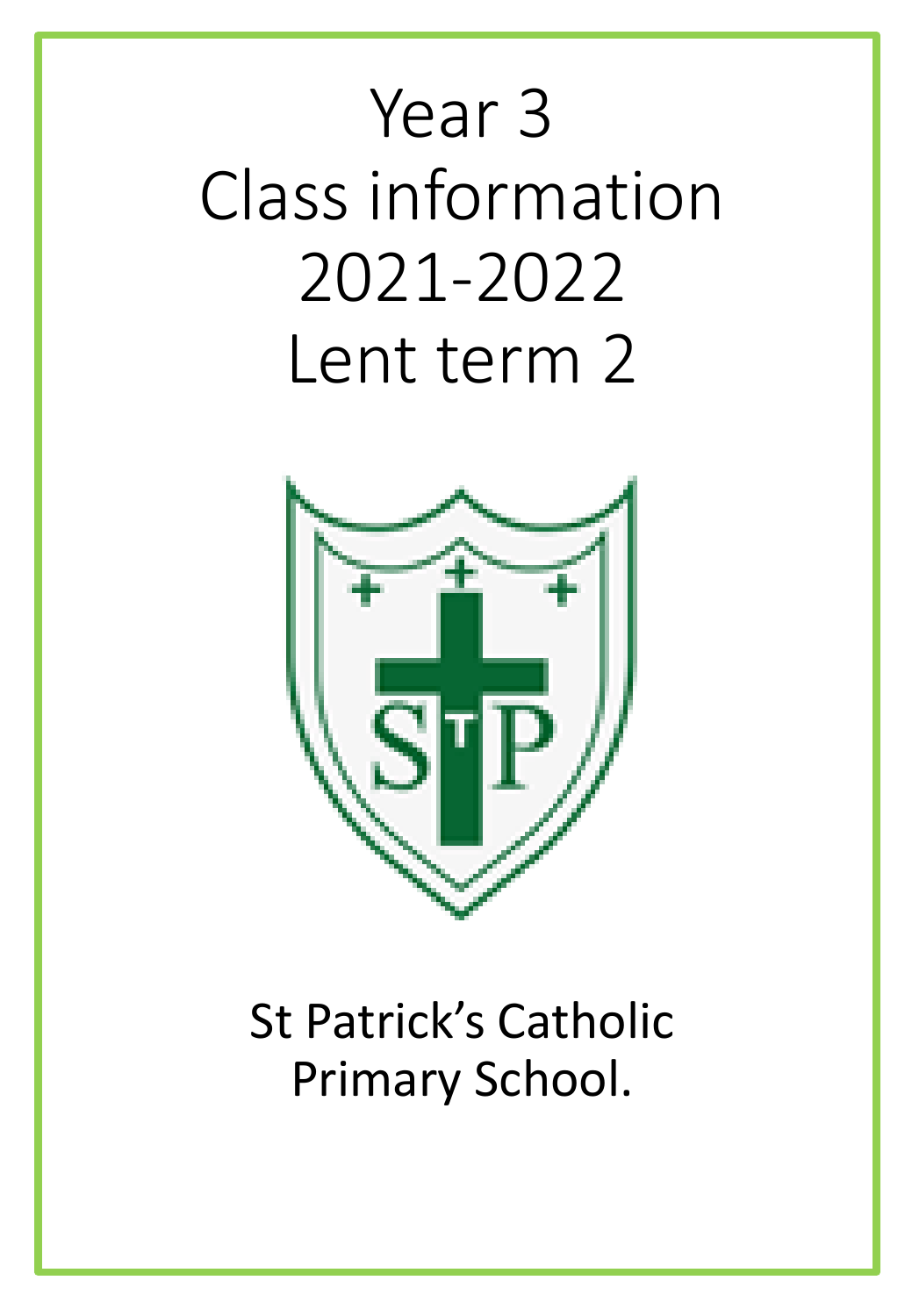# Year 3 Lent Term 2 2021-2022

### **Welcome back!**

We hope you have all enjoyed a restful, well-deserved half term break!

### **Staff working in Y3**

Miss Whelan, Miss Caudwell.

#### **What to bring to school -**

- 2 water bottles
- Healthy snack- no chocolate bars or sweets
- Outdoor shoes

#### **PE Day**

Your child should wear their PE kit on Monday

**No earrings should be worn on PE days and trainers/plimsolls should be worn**

| English                                  | <b>Maths</b>                              | <b>RE</b>                                    |
|------------------------------------------|-------------------------------------------|----------------------------------------------|
| <b>Rainforest Rescue</b><br>Prepositions | <b>Statistics</b><br>Length and perimeter | Eucharist - Relating:<br>Listening & Sharing |
|                                          | <b>Fractions</b>                          | Lent/Easter - Giving All                     |
| <b>Science</b>                           | <b>Topic</b>                              | <b>PE</b>                                    |
| Light and shadows                        | Geography - Our<br>World                  | Rounders                                     |

### **English**

This half term, we will be looking at a variety of texts linked to our Topic – the Our World. We will begin this term by writing an explanation text linked to the rainforest. Our focus will be on prepositions and paragraphs.

### **Maths**

This half term we will begin by working on statistics. Children will revisit tally charts and pictograms as systematic methods of recording data. We will then move on to length and perimeter, building on our understanding of metres and centimetres as well as being introduced to millimetres. Finally, we will look at fractions, finding halves, quarters and thirds as well as counting in fractions.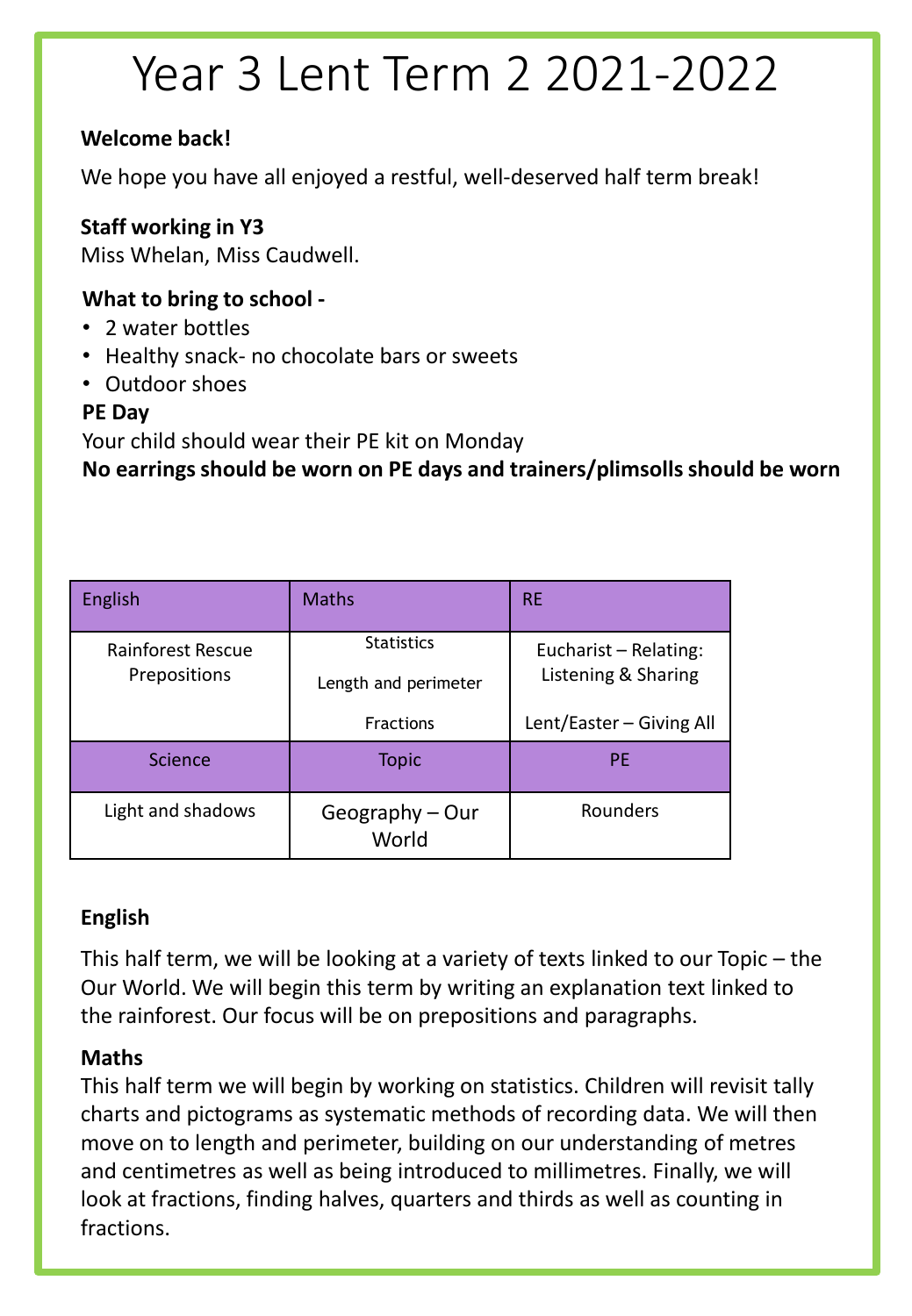# Year 3 Lent term 2 2021-2022

## **English Vocab**

| Preposition          | <b>Common noun</b> | Proper noun | Comma                |  |  |  |
|----------------------|--------------------|-------------|----------------------|--|--|--|
| Time                 | Place              | Cause       | <b>Direct Speech</b> |  |  |  |
| <b>Question mark</b> | <b>Noun</b>        | Verb        | Inverted<br>comma    |  |  |  |

# **Maths Vocab**

| Tally chart | <b>Third</b>      | <b>Half</b>           | Quarter      |
|-------------|-------------------|-----------------------|--------------|
| Pictogram   | Equivalent        | Non-unit<br>fractions | <b>Metre</b> |
| Centimetre  | <b>Millimetre</b> | Length                | Perimeter    |

## **RE topic words**

| Listen   | <b>Share</b> | Gloria    | <b>Mass</b> |  |  |  |
|----------|--------------|-----------|-------------|--|--|--|
| Response | Eucharist    | Community | Celebration |  |  |  |

# **Science key words**

| Light      | Dark   | Absence     | Shadow             |  |  |
|------------|--------|-------------|--------------------|--|--|
| Reflection | Opaque | Transparent | <b>Translucent</b> |  |  |

### **Topic key words**

| Map            | Globe            | Line of<br>longitude | Line of latitude     |
|----------------|------------------|----------------------|----------------------|
| Equator        | <b>Tropic of</b> | <b>Tropic of</b>     | <b>International</b> |
|                | Cancer           | <b>Capricorn</b>     | <b>Date Line</b>     |
| <b>Compass</b> | <b>Atlas</b>     | <b>Northern</b>      | Southern             |
| points         |                  | hemisphere           | hemisphere           |